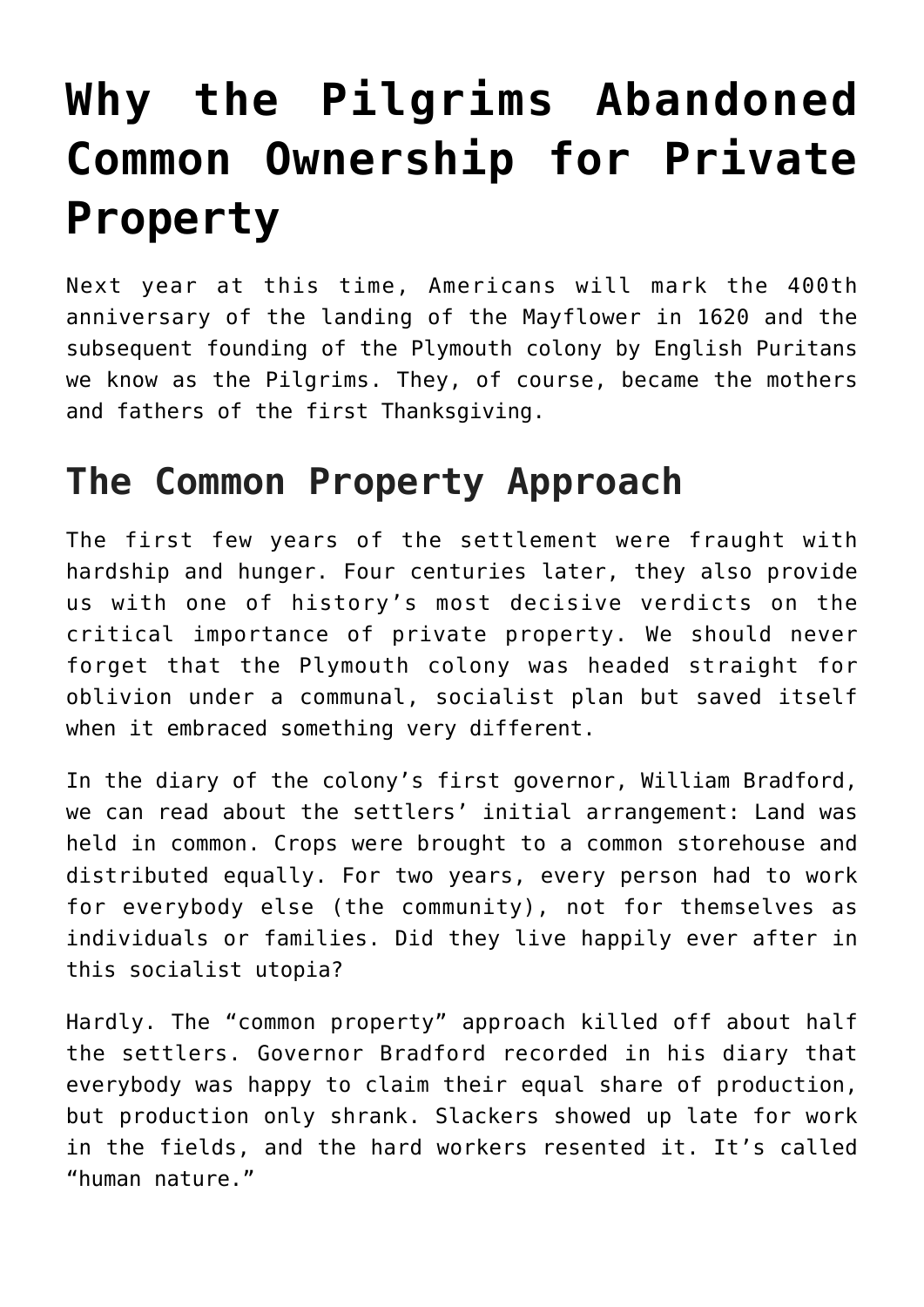The disincentives of the socialist scheme bred impoverishment and conflict until, facing starvation and extinction, Bradford altered the system. He divided common property into private plots, and the new owners could produce what they wanted and then keep or trade it freely.

Communal socialist failure was transformed into private property/capitalist success, something that's happened so often historically it's almost monotonous. The "people over profits" mentality produced fewer people until profit – earned as a result of one's care for his own property and his desire for improvement – saved the people.

## **Socialism Destroys**

Over the centuries, socialism has crash-landed into lamentable bits and pieces too many times to keep count – no matter what shade of it you pick: central planning, welfare statism, or government ownership of the means of production. Then some measure of free markets and private property turned the wreckage into progress. I know of no instance in history when the reverse was true – that is, when free markets and private property produced a disaster that was cured by socialism. None.

A few of the many examples that echo the Pilgrims' experience include [Germany](https://fee.org/articles/lemonade-from-lemons/) after World War II, [Hong Kong](https://fee.org/articles/the-man-behind-the-hong-kong-miracle/) after Japanese occupation, [New Zealand](https://www.mackinac.org/V1997-14) in the 1980s, [Scandinavia](https://times-herald.com/news/2019/09/dont-call-scandinavian-countries-socialist) in recent decades, and even Lenin's [New Economic Policy](https://fee.org/articles/soviet-admissions-communism-doesnt-work/) of the 1920s.

Two hundred years after the Pilgrims, the Scottish cotton magnate Robert Owen thought he'd give socialism another spin, this time in New Harmony, Indiana. There he established a community he hoped would transcend such "evils" as individualism and self-interest. Everybody would be economically equal in an altruistic, fairy-tale society. It collapsed utterly within just two years, just like all the other "Owenite" communes it briefly inspired. Fortunately,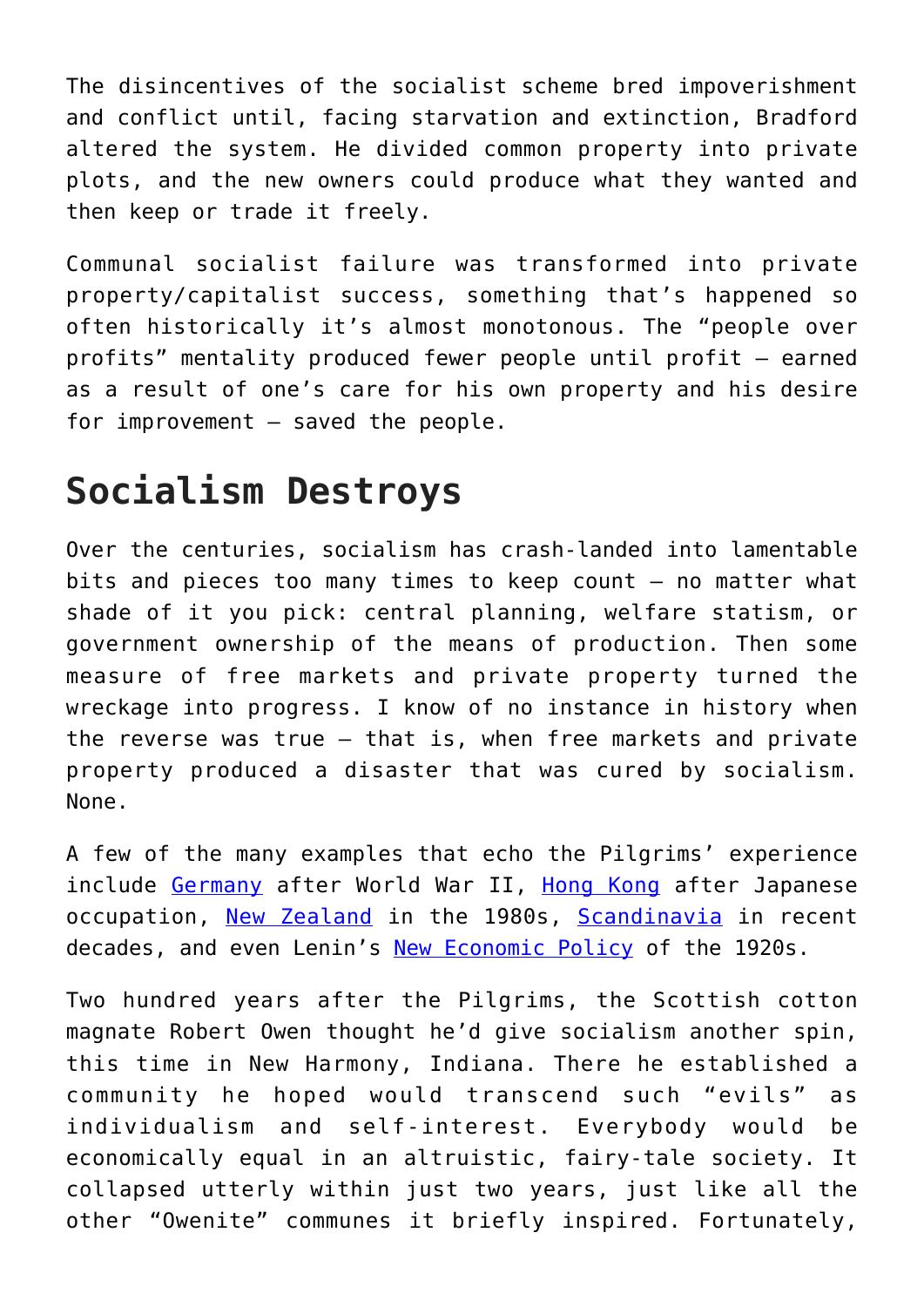because Owen didn't have guns and armies to glue it together, people just walked away from New Harmony in disgust. They learned from socialism, even if today's socialists don't. You can read all about it in this splendid 1976 [article](https://fee.org/articles/robert-owen-the-woolly-minded-cotton-spinner/) by Melvin D. Barger, "Robert Owen: The Wooly Minded Cotton Spinner."

Socialism flops even when it's the "pretend" or "voluntary" variety. Imagine the odds against it succeeding when it's compulsory! The use of force prolongs the agony but doesn't breed any less bitterness, resentment, or decline. It magnifies the calamity, in fact.

## **Be Thankful for the Profit Motive**

Consider this as you feast at the Thanksgiving table this week: The people who raised the turkey didn't do so because they wanted to help you out. The others who grew the cranberries and the yams didn't go to the trouble and expense out of some altruistic impulse or because of some nebulous "sharing" fantasy.

Sacrificial rituals, even if they make you feel good, rarely bake a bigger pie. Charity is laudable, and I engage in it, too, but it's not an engine of production or prosperity. For that, you need profit, incentive, and private property.

In North Korea and Venezuela, socialist regimes work to see that almost nobody makes a profit or owns a private business. There won't be anything like widespread Thanksgiving dinners in either country this week, and that's no coincidence. I wonder if that lesson is still taught in schools these days; polls that suggest young people are attracted to socialism suggest maybe it isn't.

I'll be offering gratitude for more than just good food on Thanksgiving Day. I'm going to give a prayerful thanks for private property and the profit motive that has made abundance possible. When God instilled a measure of peaceful, productive